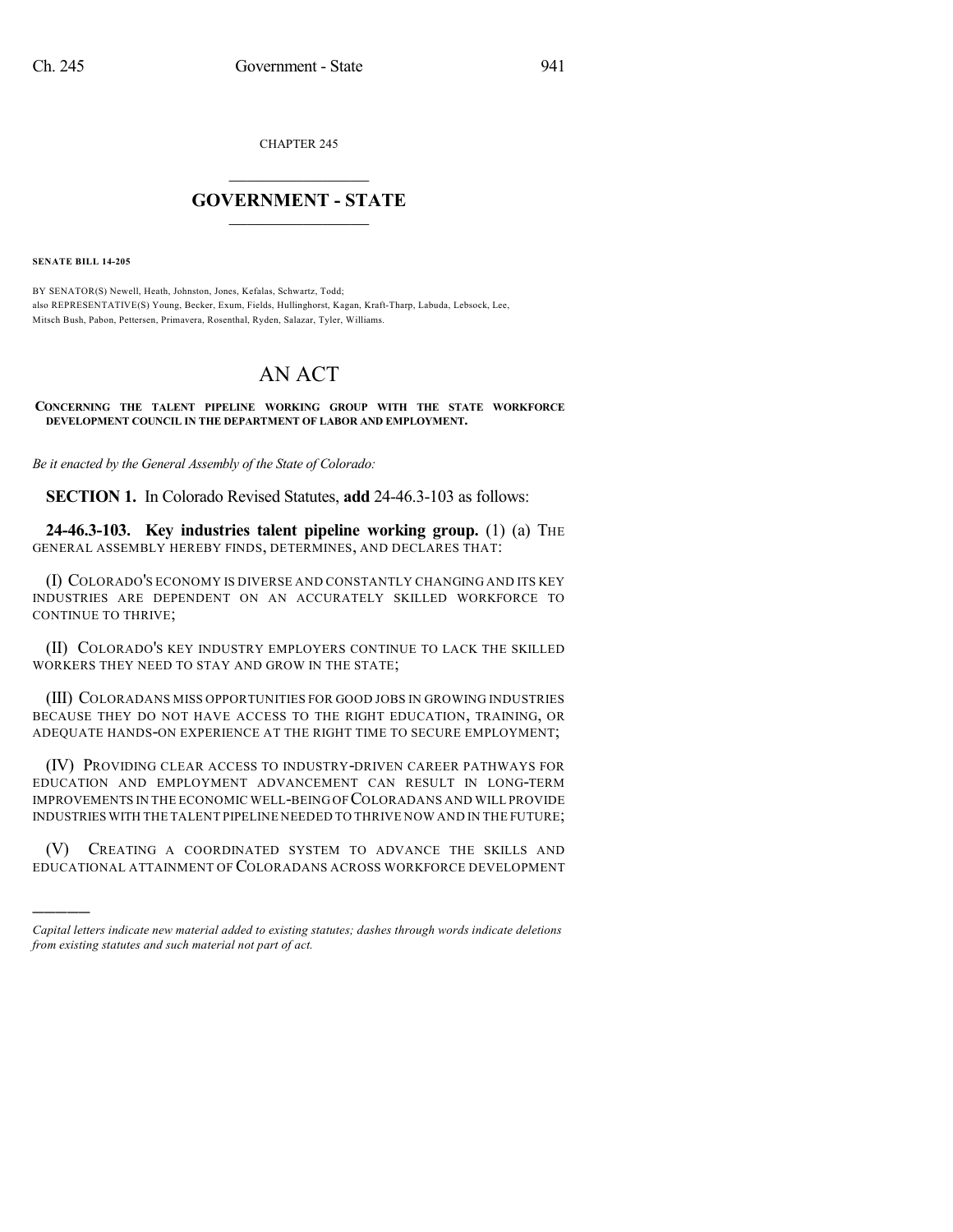AND EDUCATION, IN ALIGNMENT WITH ECONOMIC DEVELOPMENT GOALS, AND IN PARTNERSHIP WITH INDUSTRY IS THE MOST PROMISING WAY TO ADVANCE COLORADANS AND SUPPLY INDUSTRY WITH THE TALENT IT DEMANDS;

(VI) DEEP, AUTHENTIC, AND ONGOING EMPLOYER ENGAGEMENT AND INPUT IS CRITICAL TO ENSURE THAT EDUCATION AND TRAININGPROGRAMS ARE ALIGNED WITH THE REAL AND CURRENT NEEDS OF INDUSTRY; AND

(VII) SECTOR PARTNERSHIPS ARE A PROVEN, ESTABLISHED MODEL OF ENGAGING EMPLOYERS AND COORDINATING WORKFORCE DEVELOPMENT, ECONOMIC DEVELOPMENT, AND EDUCATION IN RESPONSE TO THE NEEDS OF INDUSTRY AND ON BEHALF OF WORKERS SEEKING GOOD JOBS.

(b) THE GENERAL ASSEMBLY FURTHER FINDS, DETERMINES, AND DECLARES THAT IT WILL BE BENEFICIAL TO CREATE A WORKING GROUP WITH THE STATE COUNCIL COMPRISED OF REPRESENTATIVES FROM THE RELEVANT STATE DEPARTMENTS AND OFFICES TO DISCUSS AND DETERMINE THE MOST EFFECTIVE WAY TO USE SECTOR PARTNERSHIPS AT THE REGIONAL LEVEL TO ALIGN WORKFORCE DEVELOPMENT, ECONOMIC DEVELOPMENT, AND EDUCATION IN THE STATE TO THE NEEDS OF KEY INDUSTRIES.

(2) THE STATE COUNCIL, THE DEPARTMENT OF HIGHER EDUCATION, THE DEPARTMENT OF EDUCATION, THE DEPARTMENT OF LABOR AND EMPLOYMENT, AND THE COLORADO OFFICE OF ECONOMIC DEVELOPMENT SHALL WORK COLLABORATIVELY TO:

(a) DISCUSS AND DETERMINE NEEDS ACROSS KEY INDUSTRIES AND OCCUPATIONS INCLUDING CHALLENGES AND OPPORTUNITIES IN DEVELOPING AND GROWING RELEVANT TALENT PIPELINES;

(b) ENSURE THAT THE TALENT PIPELINE DEVELOPMENT INFRASTRUCTURE INCLUDES:

(I) A LISTENING PROCESS TO COLLECT WORKFORCE NEEDS FOR KEY INDUSTRIES' EMPLOYERS;

(II) CURRICULUM ALIGNMENT FOR HIGH-DEMAND OCCUPATION SKILL NEEDS;

(III) OCCUPATION-ALIGNED EDUCATION AND TRAININGOPTIONS WITH A CLEARLY ARTICULATED PROGRESSION;

(IV) SKILLS ASSESSMENTS; AND

(V) ACADEMIC CAREER COUNSELING;

(c) UTILIZE SECTOR PARTNERSHIPS TO:

(I) ADVISE THE DEVELOPMENT OF CAREER PATHWAY PROGRAMS FOR CRITICAL OCCUPATIONS IN KEY INDUSTRIES; AND

(II) ENSURE THE COORDINATION OF EDUCATION AND WORKFORCE INITIATIVES TO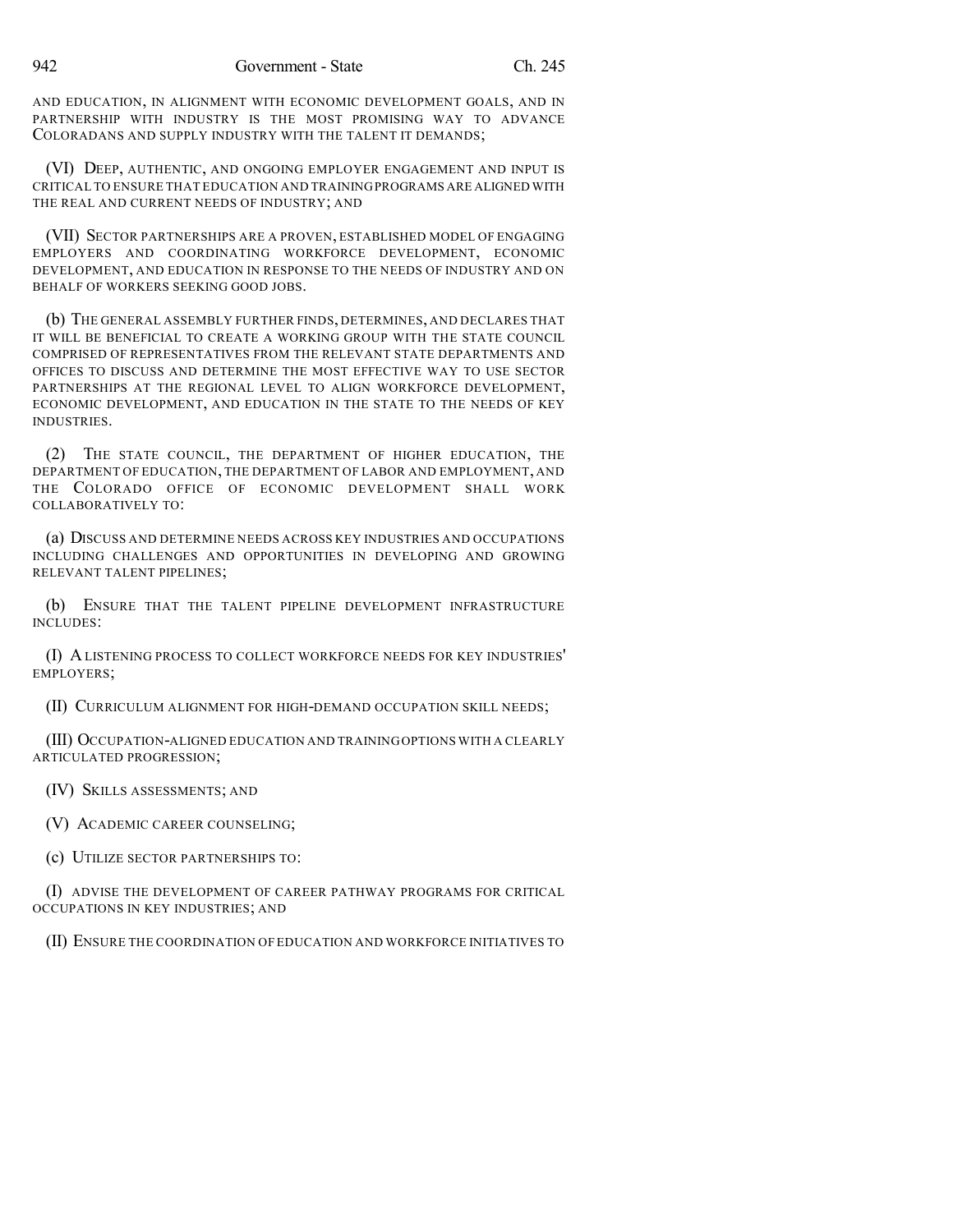DEVELOP A STRONG TALENT PIPELINE; AND

(d) UTILIZE EXISTING MEASURES AND DATA SYSTEMS TO IMPROVE SYSTEMS ALIGNMENT AND INTER-AGENCY COMMUNICATION.

(3) (a) IN DOING THE WORK SPECIFIED IN SUBSECTION (2) OF THIS SECTION, THE STATE COUNCIL, IN PARTNERSHIP WITH THE DEPARTMENT OF HIGHER EDUCATION, THE DEPARTMENT OF EDUCATION, THE DEPARTMENT OF LABOR AND EMPLOYMENT, AND THECOLORADO OFFICE OF ECONOMIC DEVELOPMENT, SHALL COORDINATE THE PRODUCTION OF AN ANNUAL COLORADO TALENT REPORT. IN PREPARING THE ANNUALCOLORADO TALENTREPORT,THE STATE COUNCIL,THE DEPARTMENTS,AND THE OFFICE MAY USE PREVIOUSLY COLLECTED DATA AND ARE NOT REQUIRED TO COLLECT NEW DATA FOR THE PURPOSES OFTHE REPORT.THE TALENT REPORT SHALL:

(I) TAKE INTO CONSIDERATION THE DATA CONTAINED IN THE ANNUAL JOB SKILLS REPORT PRODUCED BY THE DEPARTMENT OF HIGHER EDUCATION AND USE SUCH DATA TO INFORM WORKFORCE DEVELOPMENT ISSUES ACROSS KEY INDUSTRIES;

(II) UTILIZE STATE-LEVEL DATA GENERATED FROM STATE-LEVEL SOURCES WHENEVER POSSIBLE;

(III) UTILIZE, AND AS APPROPRIATE, EXPAND EXISTING DATA-SHARING AGREEMENTS BETWEEN AGENCIES AND PARTNERS;

(IV) PROVIDE A PROGRESS REPORT ON THE STATUS OF CAREER PATHWAY PROGRAMS TARGETED AT KEY INDUSTRIES;

(V) PROVIDE AN ANALYSIS OF DATA REGARDING THE SKILLS REQUIRED FOR KEY INDUSTRY JOBS;

(VI) INCLUDE RECOMMENDATIONS RELATED TO ADVANCING TALENT PIPELINE AND CAREER PATHWAYS DEVELOPMENT; AND

(VII) INCLUDE RECOMMENDATIONS REGARDING THE ALIGNMENT AND CONSISTENCY OF DATA NOMENCLATURE, COLLECTION PRACTICES, AND DATA-SHARING.

(b) THE HEADS OF THE DEPARTMENT OF HIGHER EDUCATION, THE DEPARTMENT OF EDUCATION, THE DEPARTMENT OF LABOR AND EMPLOYMENT, AND THE COLORADO OFFICE OF ECONOMIC DEVELOPMENT SHALL INCLUDE THE RECOMMENDATIONS FROM THE STATE COUNCIL, AND ANY COMMENTS THEY MAY WISH TO ADD CONCERNING THE RECOMMENDATIONS, TO THE HOUSE OF REPRESENTATIVES AND SENATE COMMITTEES OF REFERENCE WITH JURISDICTION OVER BUSINESS ISSUES BY JANUARY 1, 2015. THE HEADS OF THE DEPARTMENTS SHALL ANNUALLY PRESENT SUCH RECOMMENDATIONS AND COMMENTS DURING THE LEGISLATIVE HEARINGS REQUIRED PURSUANT TO THE "STATE MEASUREMENT FOR ACCOUNTABLE,RESPONSIVE, AND TRANSPARENT (SMART) GOVERNMENT ACT", PART 2 OF ARTICLE 7 OF TITLE 2, C.R.S.

**SECTION 2.** In Colorado Revised Statutes, 24-46.3-101, **add** (10) and (11) as follows: